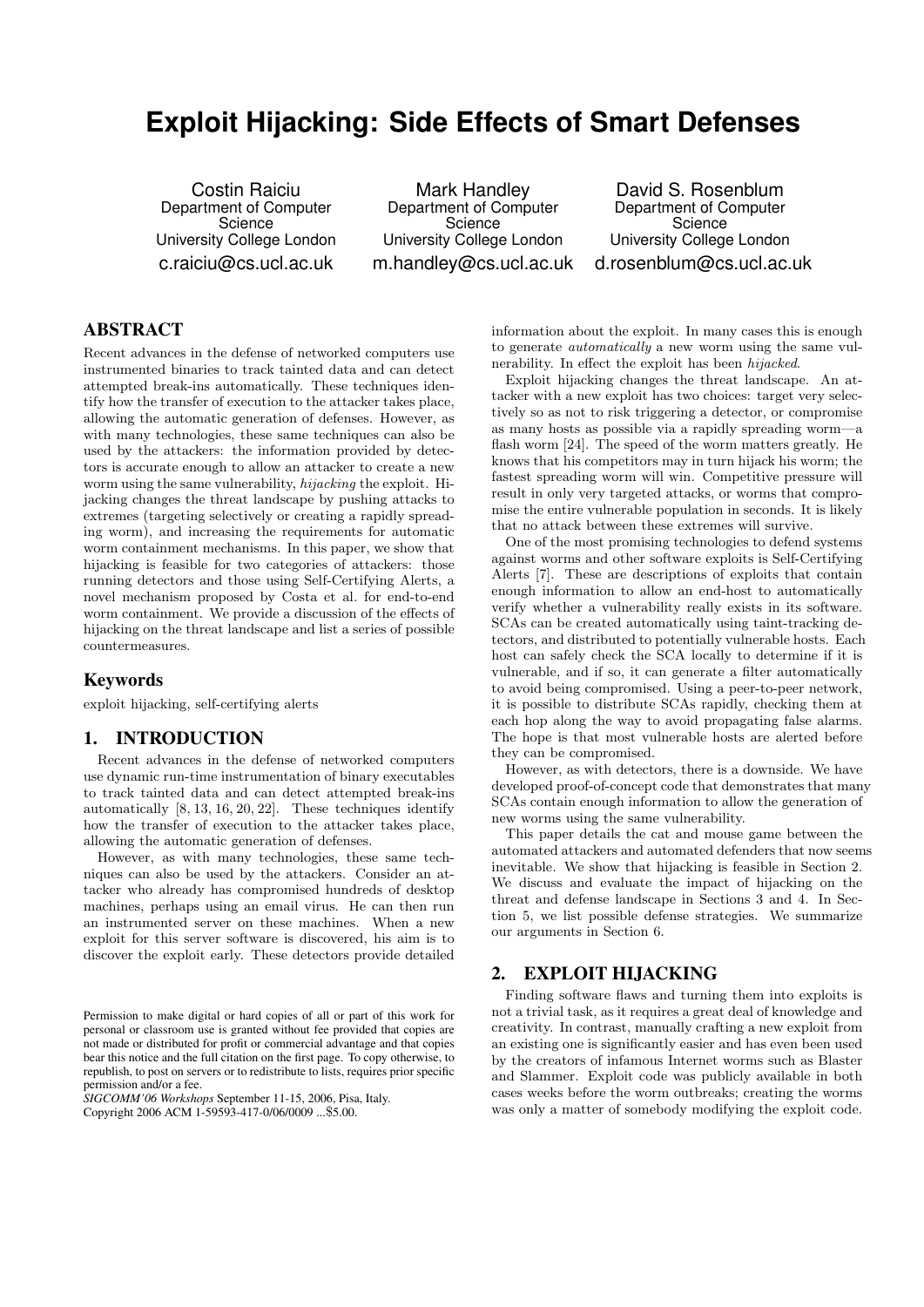Therefore, given an existing worm (i.e., its attack messages), it is usually easy to manually craft a new worm—to hijack it. However, manually hijacking a worm will usually bring little benefit: By the time the hijacked worm is available, the initial worm has already infected most of the susceptible population. As many worms patch the vulnerability they use, the manually modified worm will have little impact. Interestingly, the same problem exists in defenses against worms: If signatures are manually generated, they come too late to stop the infection of the spreading worm. To have much impact, both hijacking and defenses must be automated.

# 2.1 Hijacking Using Detectors

Instrumented software designed to detect attempted breakins works by tracking tainted data (data derived from messages received from the network) as it is used by the program. If this tainted data is executed or used as a jump address, then an exploit has been detected [8, 16, 20, 22]. By tracing back the tainted data to its origin in the message logs, the detector finds the message that contained the exploit. Normally this process would be used to generate an alert or patch, but an attacker can use it instead to generate new malicious code that uses the same vulnerability.

All the attacker has to do is to paste his worm code over the original payload, as determined by the detector. A version of hijacking for the good (to create automated antiworms) was proposed by Castaneda et al. [5]. The techniques described there are further demonstration that hijacking using detectors is feasible.

# 2.2 Hijacking Using SCAs

A Self-Certifying Alert is a message that describes a specific exploit of a vulnerability in enough detail that the existence of the vulnerability can be automatically verified, by replaying the exploit in a sandboxed version of the vulnerable application. Three types of SCA are detailed by Costa et al. [7]:

- Arbitrary Code Execution SCAs describe how to inject and execute code in the vulnerable program.
- Arbitrary Execution Control SCAs show how to divert a program's execution flow to a particular memory location.
- Arbitrary Function Argument SCAs show how to supply parameters to arbitrary function calls.

An example of an Arbitrary Execution Control SCA from Costa et al. is provided in Figure 1. The SCA tells the host that placing an arbitrary address at offset 97 in the supplied message and sending it to an instance of SQL Server version 8.00.194 will cause the program to jump to that address. This information is used by a verifier to check the existence of the vulnerability.

As techniques to exploit the various types of SCAs are different, we separate the discussion for each type of alert.

## *2.2.1 Arbitrary Code Execution SCAs*

Arbitrary Code Execution SCAs are easiest to use in automatic exploit generation with high likelihood of success in the wild. When an SCA arrives that describes a arbitrary code execution vulnerability, the hijacker merely writes the exploit code at the offset specified in the SCA. Assuming that the exploit code is small enough and general enough to

| <i>Service:</i> Microsoft SQL Server 8.00.194                     |
|-------------------------------------------------------------------|
| <i>Alert type:</i> Arbitrary Execution Control                    |
| <i>Verification Information:</i> Address offset 97 of message 0   |
| Number messages: 1                                                |
| <i>Message</i> : 0 to endpoint UDP:1434                           |
| <i>Message data</i> : 04, 41, 41, 41, 41, 42, 42, 42, 43, 43, 43, |
| 43, 44, 44, 44, 44, 45, 45, 45, 45, 46, 46, 46, 46, 47, 47, 47,   |
| 47, 48, 48, 48, 48, 49, 49, 49, 48, 4A, 4A, 4A, 4A, 4B, 4B, 4B,   |
| 4B, 4C, 4C, 4C, 4C, 4D,                                           |
| $\sim$                                                            |

Figure 1: Arbitrary Execution Control SCA for Slammer [7]

work on multiple platforms, the hijacker can now launch the worm in the wild.

We tested this technique for two existing worms, Blaster and Slammer. Rather than generate a new worm, we used existing exploit code that gives the attacker a remote command shell [2]. The code is independent of the Windows variant, is reasonably small (332 bytes), and contains no null characters and so is usable in strcpy-like overflows. To simulate SCAs, we used the publicly available code for Slammer and Blaster and identified the address of the shell code inside the attack messages. The process of hijacking the worm was reduced to overwriting the original exploit code with our shell code. Hijacking worked on our first attempt, without any debugging, for both worms.

#### *2.2.2 Arbitrary Execution Control SCAs*

Leveraging Arbitrary Execution Control SCAs is a bit more complicated than Arbitrary Code Execution SCAs. The SCA tells the hijacker how to direct the vulnerable software to jump to any specified address. However, the hijacker is not told how to place exploit code at a known address inside the process's address space.

Automatically mapping the exploit code at a known address does not appear to be easy, but there are at least two basic ways to do this. In both cases, our approach is to build offline a database that describes how to map data at specific known locations.

The first approach assumes the arbitrary execution control is due to a stack-based buffer overflow. The attacker places the exploit code immediately after the (overwritten) return address in the attack message. To jump to the exploit code, he needs to find some code in the vulnerable program that executes a "jmp esp" instruction (or an equivalent). Using a tool called findjmp [1], we find such an instruction in kernel32.dll at offset 0x7C82385D, for Windows XP SP 2. As kernel32.dll is loaded with every Windows executable, the hijacker can use a debugger to find the base address of kernel32.dll in the vulnerable software's memory space. Slammer and Blaster, both of which use stack-based buffer overflows, can be hijacked in this way. We note that this offset is OS dependent, and therefore multiple database entries must be maintained per software product, corresponding to different OS versions.

Our second approach is to use the services provided by the vulnerable process to map code at predictable locations in memory and is aimed for exploits that are not stack overflows. Creating a database of memory invariants in the target software is not an easy task, but it is often feasible.

For concreteness, let us consider Microsoft's IIS 5.1 Web Server. The server is multi-threaded, so data mapped into one thread is visible to the other threads. Using HTTP, we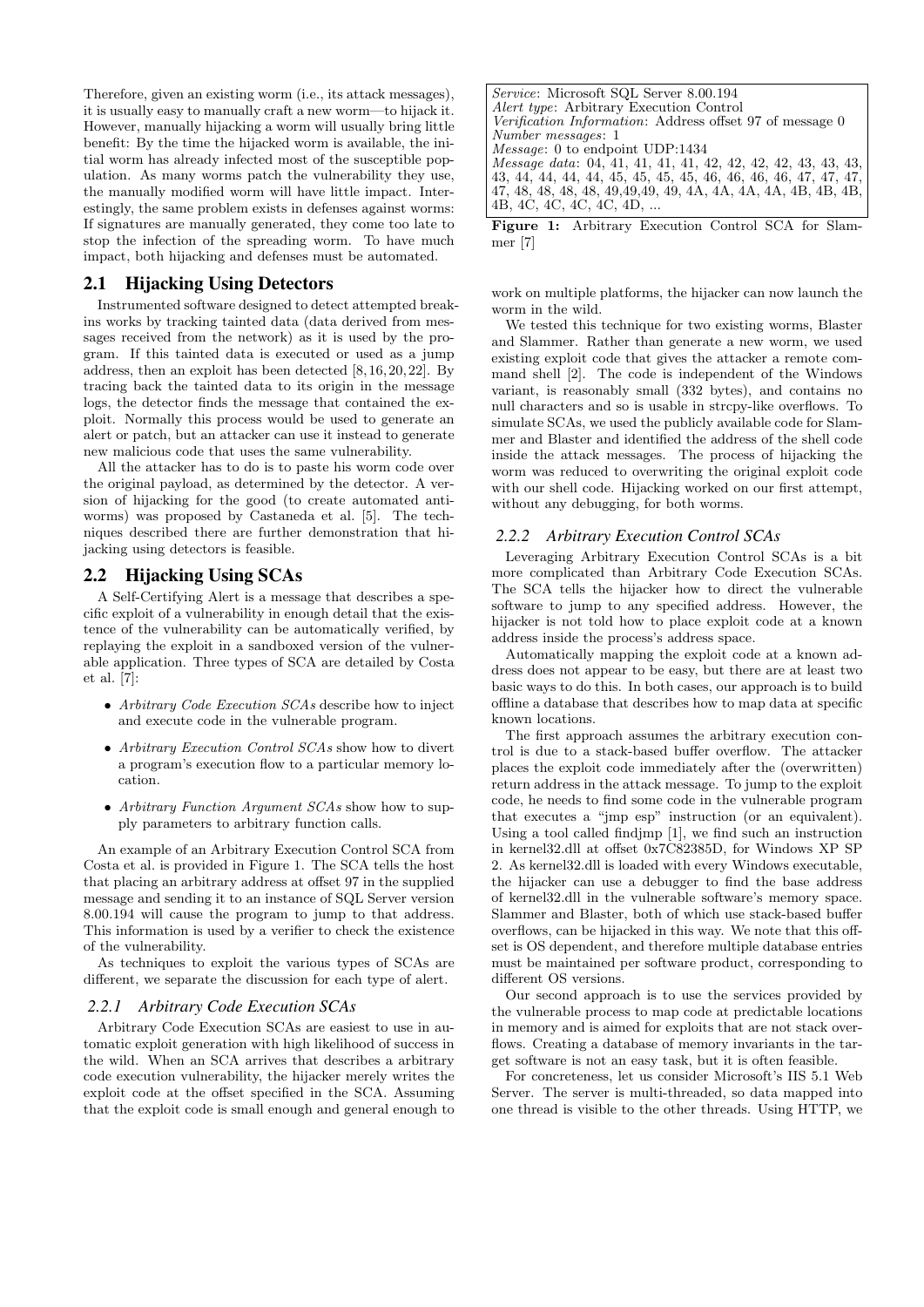can place arbitrary code into memory by encoding it into the resource name, as multipart or form data, or as HTTP headers. We found the following invariants:

Heap Addresses. For idle servers, we can use predictable heap addresses to map data in memory (examples include 0x71cb6f, 0x11ce8f, etc.). Reliability can be increased by sending multiple requests to the server. This technique already has been used successfully to exploit IIS 5.0.

Stack. Relatively idle IIS processes copy the name of the requested resource (e.g., index.html) to a fixed offset on the stack of the thread servicing the request. The offset for the first thread is 0x9bf2cc.

Log. IIS uses memory-mapped I/O to improve logging performance. A 64KB file block is allocated and mapped to memory. By default, the full query string is logged into this block, along with the server's response code. Whenever the 64KB of memory fill up, the data is written to disk and a new file block is mapped at the same memory location. If we send enough repeated requests to IIS, we can fill the memory mapped block with our URL-encoded shellcode and have the shellcode at the beginning of the log with high probability. The base address of the memory block appears to vary within the range 0x3c0000–0x3d0000 and can be guessed with several tries.

Hijacking Arbitrary Execution Control SCAs is not as reliable as Arbitrary Code Execution SCAs. Usually, mapping data to memory in this way has a non-zero probability of failure. Furthermore, selecting the proper approach requires a trial and error process, similar to SCA verification, to check whether the hijacked exploit works.

Creating offline databases of memory invariants for multiple versions of software and operating systems is timeconsuming. However, we are constantly amazed at how subtle errors in code turn out to be exploitable in the hands of skilled attackers. Such a database can be constructed once, and then with infrequent updates can be used for any new vulnerability that is discovered later. Thus, this seems to be well within the capabilities of attackers. Nevertheless, the need to maintain different entries for different operating systems and software versions may limit the reach of worms generated this way. This same limitation does not apply for targeted attacks (Section 3.2).

## *2.2.3 Arbitrary Function Argument SCAs*

These SCAs appear to be the most difficult to hijack automatically in the general case. There are cases, however, when they can be hijacked easily. For instance, if we control the parameters to the "exec" syscall, we can easily create a new exploit: Previously fabricated shell scripts (that download the worm code and execute it) can be provided as parameters to "exec". For other types of system calls, it is unclear how these can be used to craft a new exploit automatically.

Certain application-level attacks can also be described using Arbitrary Function Argument SCAs. SQL injection is an example, where the attacker partially controls the parameters passed to the SQL query engine: User-provided parameters used directly to construct SQL queries allow an attacker to execute SQL statements of his choice. Modern Database Management Systems (DBMS) offer considerably more functionality than traditional DDL and DML statements, in some cases even allowing execution of arbitrary

processes. An attacker can leverage this functionality to execute a command interpreter that downloads and executes the worm code. Candidates for SQL injection attacks are widespread Web software such as message boards, project management software, etc. The hijacker's database will include in this case the application name and the corresponding exploit code, along with a list of servers running this software. The list is trivial to create: Popular search engines can be used to find pages with distinctive elements of the specific Web application, such as logos, mottos, acknowledgments, etc.

# 2.3 Hijacking Using Network Detectors

As an aside, we briefly speculate how network-level detectors can be used for hijacking. Network Intrusion Detection Systems (IDS) (such as Bro [17]) combined with automatic network-based mechanisms that generate worm signatures can automatically stop spreading worms. The latter techniques use heuristics first to classify network flows as innocuous or suspicious and then to search for recurring patterns within the suspicious flows [12, 15].

To hijack a worm using network detectors, the attacker uses the output of the signature generation mechanism to trace back into the message logs and identify the worm's attack packets. Executable code in these packets will be replaced with the hijacker's own code. In some cases where the code possesses a certain structure that precludes simple overwriting, state machines or even host-based detectors must be used to guide hijacking. If the code is encrypted, hijacking is not possible at network level.

In general, the precision of network-based signature generation seems lower than that of host-based detectors, which have full access to host state. Consequently, we expect hijacking using network detectors will have smaller impact.

# 3. IMPACT

So for we have concentrated on how to hijack an exploit automatically. Equally important from an impact point of view is how the hijacked exploit is then used, as this determines the possible defense strategies. We distinguish two uses of hijacking:

- Auto-Worms. Hijacking is used to create a worm that aims to outrun both the initial worm (if the original exploit was a worm) and SCAs generated to defend against the exploit.
- *Targeted Attacks*. The hijacker targets specific machines for infection. Software available on these machines is mapped slowly by the hijacker before the attack. When an exploit is detected, it is hijacked and immediately used to infect only these machines.

# 3.1 Auto-Worms

Botnets comprising desktop computers are comparatively easy to create (or indeed buy) using many different techniques such as email viruses. However, compromised servers have higher value in terms of the potential for malice or the economic damage that can be wreaked. Thus one motivation of an attacker is to leverage a cheap botnet into a much more valuable one. Alternatively an attacker simply wants to "own" more hosts.

In any case, the sooner the exploit is hijacked, the more machines are still unpatched (by the competing worm or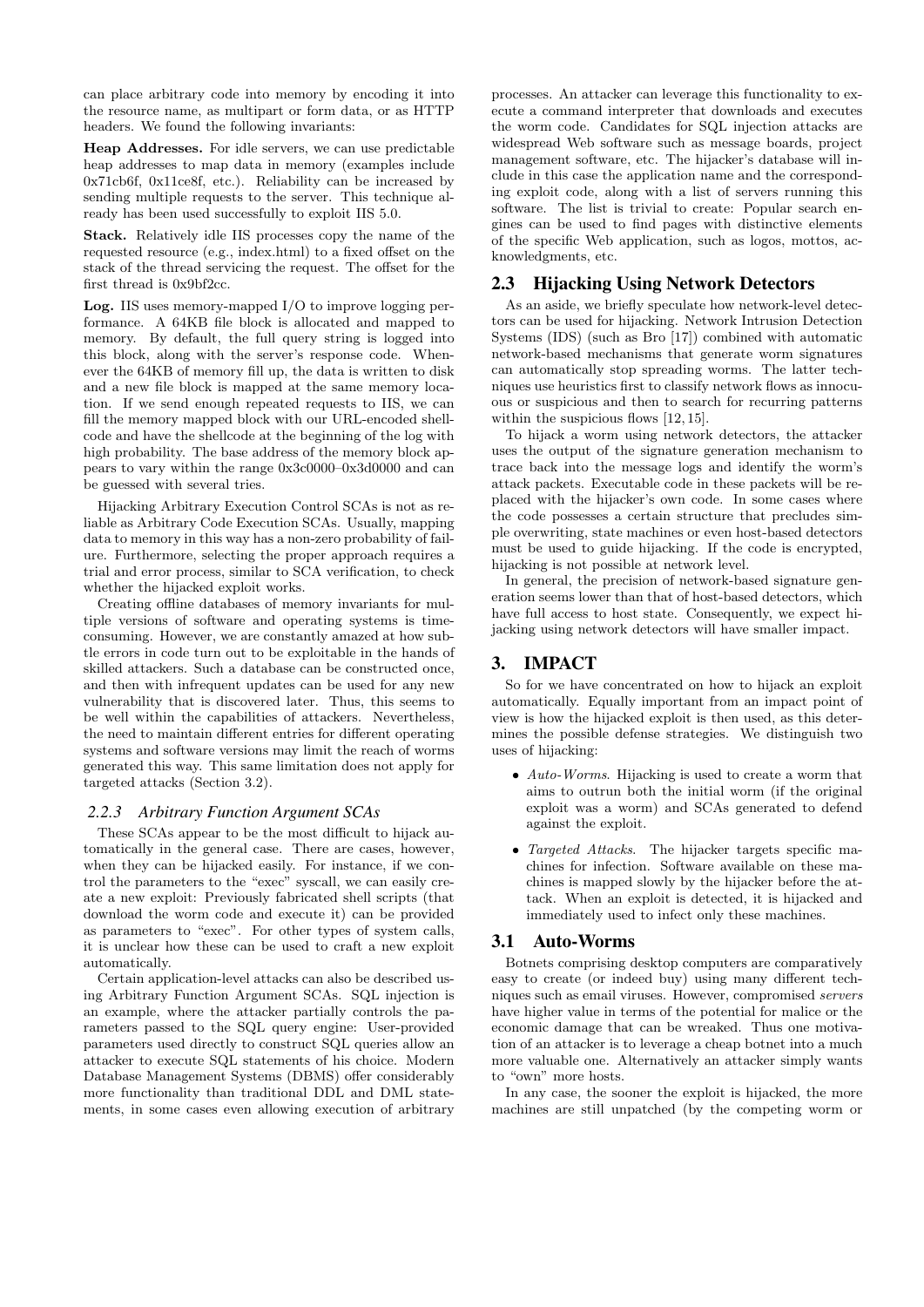SCA) to be subverted to the owner's control. To this end, the botnet owner will run both his own detectors and register for SCAs. The more machines he uses for this, the higher the probability to discover the exploit early.

While passively waiting for an exploit to hijack, the botnet quietly creates hit-lists for the most popular software packages. When the exploit is hijacked by one of the bots, the resulting worm is rapidly disseminated to the other bots; each of these starts to infect its own portion of the hit-list, in an attempt to cut down the slow stage of the exponential spread and to compromise as many known hosts as possible before they are patched.

In light of this, an attacker discovering an exploitable vulnerability only has two choices: target very selectively so as not to trigger detectors, or create a really fast worm. Anything in the middle does not make sense, since someone else's auto-worm generated from his exploit will capture more vulnerable hosts. Similar competitive pressure is created by the SCA mechanism, but only if SCAs are deployed globally. However, global deployment of SCAs, although highly necessary, does not appear to be imminent; hijacking, on the other hand, is already feasible.

This observation is particularly important: Currently, few worms are flash worms; it seems that pressure from both hijacking and SCAs obliges attackers to create flash worms. Also, few vulnerabilities are exploited by worms. Attackers seem to favor direct scanning from their bots as it avoids IDS systems more easily. With hijacking it becomes much more likely that an exploit will become a worm. The ecosystem naturally pushes it that way, as direct scanning is likely to be too slow when competing with auto-worms.

Registering for SCAs highlights the opportunistic attitude of the hijacker. Although he will run detectors, these will commonly be on end-hosts that might not be early targets for server-based attacks, especially if his competitors are trying to avoid his detectors. In contrast, detectors for the SCA network are likely to be run on production servers to catch exploits early. Even if SCAs have propagated fast enough to protect most machines, the fraction the hijacker infects is still non-zero.

If not all vulnerable hosts register for SCAs, then the problem is significantly worse. In effect, if SCAs are used for a particular piece of software, it becomes necessary for all instances of that software to register for SCAs, or the risk is higher than if SCAs had not been deployed at all.

## 3.2 Targeted attacks

Suppose a malicious party wants to cause economic damage to a particular company (or even a country). For this, many compromised machines in that company may be needed. Hijacking provides a way to target them directly. The malicious user maps out the company carefully and slowly, and builds a catalog of all the software the company uses and the machines it runs on. When an exploit is detected that matches the software, it is turned into an exploit that is targeted at the company's machines.

Targeted attacks have two advantages from the point of view of the attacker. First, they can be used by an attacker that does not possess a botnet. Such an attacker cannot afford to run a large number of detectors, but he can register for SCAs for a wide range of software used by his target. When an SCA arrives, it is then a race to see whether the hijacked exploit can be generated and delivered before the

SCA is received by the target and a filter generated. If the target fails to register for SCAs, then the attacker will always win.

Second, if an attacker does possess a botnet, then there is a much higher likelihood that he will receive the SCA before the target does. This tilts the balance in favor of the attacker. The SCA distribution mechanism needs to notify everyone worldwide, whereas the attacker can bring a large number of bots to bear on a single destination.

A special type of targeted attack is an attacker controlling an ISP node (or equivalent). In this case, existence of SCAs implies that this node can infect all the machines in its subnet; since it controls traffic to that sub-net, it will drop SCAs and will use them only for hijacking.

# 4. EVALUATION

The success of exploit hijacking—measured as the percentage of the number of target machines infected using auto-worms or targeted attacks—is highly dependent on the properties of the initial exploit (assumed here to be a worm) and the defense mechanism (SCA network). Here, we evaluate these dependencies through simulation.

# 4.1 Simulation Setup

We use a simple packet-level discrete event simulator to simulate an overlay network with 100,000 hosts similar to that used by Costa et al. [7]. Of these, 1,000 are super peers organized in a secure overlay, each connected to about 50 other peers. The remaining 99,000 hosts are susceptible to infection. Each end-host is connected to one super peer. Overlay delays are computed using a transit-stub topology generated with the Georgia Tech topology generator [26]. Each end-host is either vulnerable (i.e., such a host can be infected by the worm), a detector (that generates SCAs when hit by a worm) or a bot (that hijacks the worm or SCA it receives). Messages between hosts that are not directly connected in the overlay are assumed to have delay equal to the average delay of the network.

We use the infection model described by Hethcote [10], modified to account for detectors and bots. Assume there are  $S$  susceptible hosts, with a fraction  $d$  of detectors and a fraction b of bots. Assume that the infection rates (also called worm speed throughout this paper) for the worm and auto-worm are  $\beta_w$  and  $\beta_a$ , respectively. The equations describing the number of hosts infected by the worm  $(I_w)$  and the auto-worm  $(I_a)$  are:

$$
\frac{dI_w(t)}{dt} = \beta_w \cdot I_w(t) \cdot (1 - d - b - \frac{I_w(t) + I_a(t)}{S}) \tag{1}
$$

$$
\frac{dI_a(t)}{dt} = \beta_a \cdot I_a(t) \cdot (1 - d - b - \frac{I_w(t) + I_a(t)}{S}) \tag{2}
$$

Using the number of hosts infected by the worm or autoworm and the equations above, we compute the time at which a randomly selected host will be probed either by the worm or the auto-worm. The bots are connected in a full mesh and have a hit-list of susceptible machines, selected as a fraction of the total vulnerable population. Each infected host probes a random host every 10ms. The worm does not use hit-lists. Whenever an exploit is hijacked by one bot, all other bots are notified and then each starts to infect its own share of the hit-list. Bots are assumed capable of sending 1,000 messages per second (to alert other bots or to infect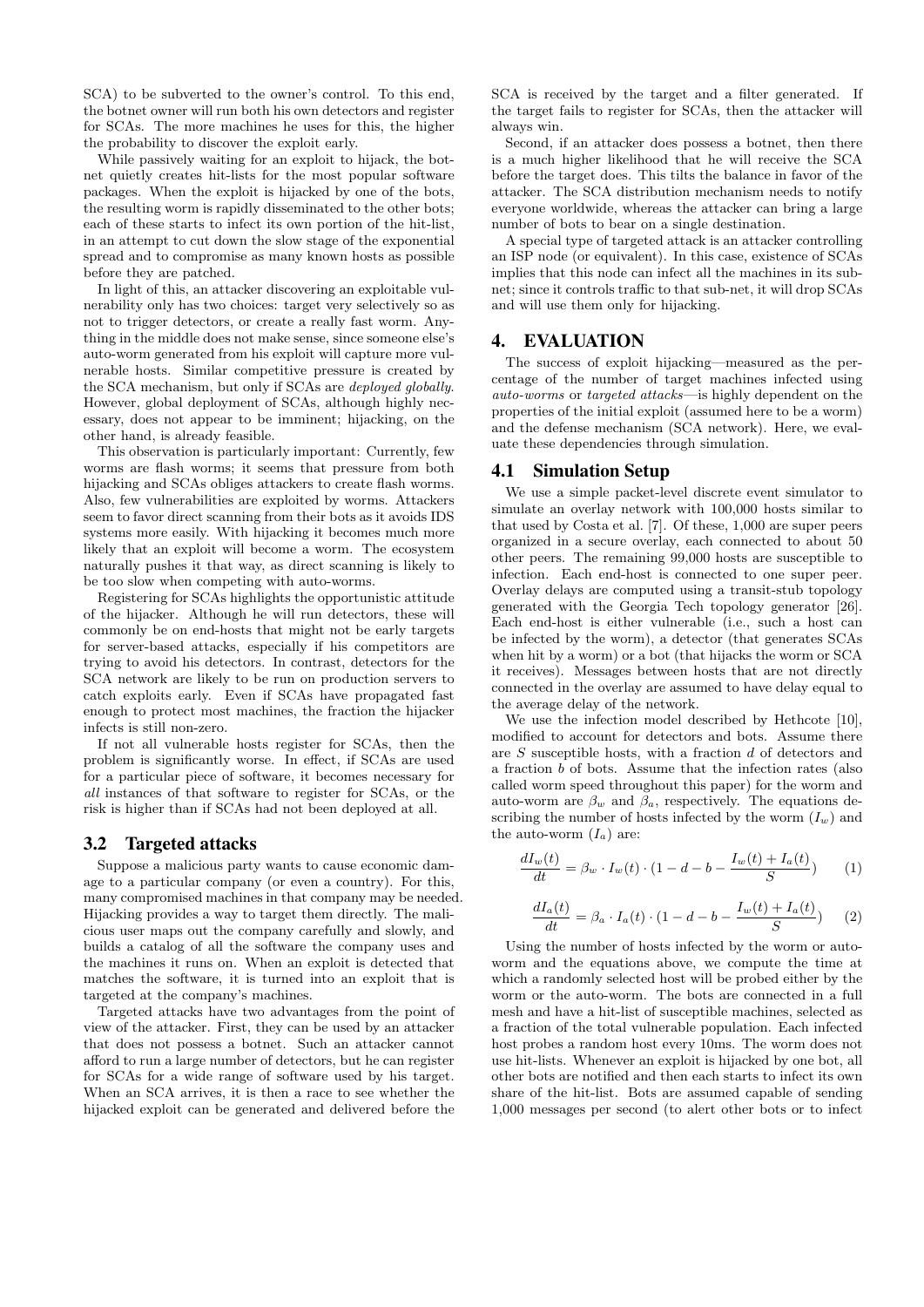

Figure 2: Auto Worm Impact

the hosts from the hit-list). For simplicity, we assume that SCA and auto-worm generation are instantaneous, but we do model the SCA verification lag, which is assumed to be the same for all hosts. To make the analysis manageable, we arbitrarily chose a random  $1\%$  of S to be detectors, and 0.1% to be bots. These values seem reasonable, but as the results do depend on this ratio, they should only be read as illustrative.

## 4.2 Results

First, we investigate how the speed of the auto-worm and the SCA verification time affect the outcome. To do this, we fix the size of the bots' hit-list to be 10% of the susceptible population. Figure 2a shows that even when SCA verification is very fast (1ms) and the auto-worm's speed is the same as the initial worm's, the auto-worm still infects 5% of the hosts. Increasing the speed of the auto-worm only improves its success when the SCA dissemination delay is fairly high. Otherwise, the auto-worm only infects a fraction of its hit-list and few other hosts.

In reality, SCA verification may be quite slow: In Costa et al. [7], SCA verification times of the order of milliseconds are reported for verifiers having an active running instance of the vulnerable software in a virtual machine when the SCA arrives. However, if the software is started when the SCA arrives, verification takes a few seconds [7]. We expect similar delays for inactive processes (i.e., cold caches or paged out). When SCA verification takes seconds, the auto-worm infects a larger fraction of the population. Fast auto-worms (4 times as fast as the initial worm) infect approximately 20% of the population if the SCA verification delay is 1s and 80% if the delay is 4s.

The impact of the size of the hit-list on the number of hosts infected by the auto-worm is shown in Figure 2b. In this figure, the auto-worm was four times as fast as the initial worm. We see that the size of the hit-list matters greatly. If the auto-worm uses small hit-lists and SCA propagation times are small, the number of infected hosts is close to zero. If SCA propagation times are large (1s–4s), the increase is sharp when hit-list size increases.

Figure 3 presents the number of hosts infected by the worm and the auto-worm as a function of auto-worm relative speed (Figure 3a, hit-list size 1%) and hit-list size (Figure 3b, with the auto-worm as fast as the worm). We see that high speeds and large hit-lists make the difference in the race between the two worms.

In Figure 4, we quantify the effectiveness of *targeted* attacks by measuring the percentage of machines from the target group that become infected. As this scenario is one that a resource-poor attacker can perpetrate, we use only 0.01% bots (approximately 10). The target group contains 1000 randomly chosen machines. The initial worm's speed is set to be competitive with the SCA mechanism: when the SCA verification delay is 1s, the worm infects 17% of the population. We measure the fraction of target hosts infected by the bots as a function of SCA verification delay for three cases: when hijacking uses both SCAs and detectors, uses only SCAs, and uses only detectors. When using both techniques, hijacking is most successful. Using only SCAs for hijacking (which is the case where detectors cannot be run, due to increased software diversity) is beneficial only when the SCA dissemination is fast. Otherwise, if SCAs are slow to reach the hijacker, the initial worm gets the largest fractions of the vulnerable hosts (Figure 4, when verification delay is greater than 1s). In this case, using detectors makes hijacking more effective.

#### 4.3 Discussion

The model we have used is simple and has a number of inaccuracies. First, all the hosts are considered vulnerable, which is the ideal case for the worm and auto-worm but also allows SCAs to be propagated by all hosts. Software diversity seriously complicates the SCA dissemination problem: Few of the hosts will be able to forward any particular type of SCA. The problem is even worse for the super peer core: These must be able to forward all SCAs and therefore must run all possible versions of software.

Multi-hop routing is simulated by using average end-toend delay, as opposed to using a shortest-path algorithm. Therefore, these results are expected averages; we cannot predict the extremes. This is particularly important for targeted attacks.

Worm outbreaks create significant traffic loads, causing packet losses(e.g., see [14]. Here we do not account for this type of behavior; we are more interested in the relative variation of the hijacker's success rate rather than the absolute value.

Finally, worm hijacking and SCA creation are assumed instantaneous. We expect the cost of hijacking to be similar to that of SCA creation, and so the comparison is fair.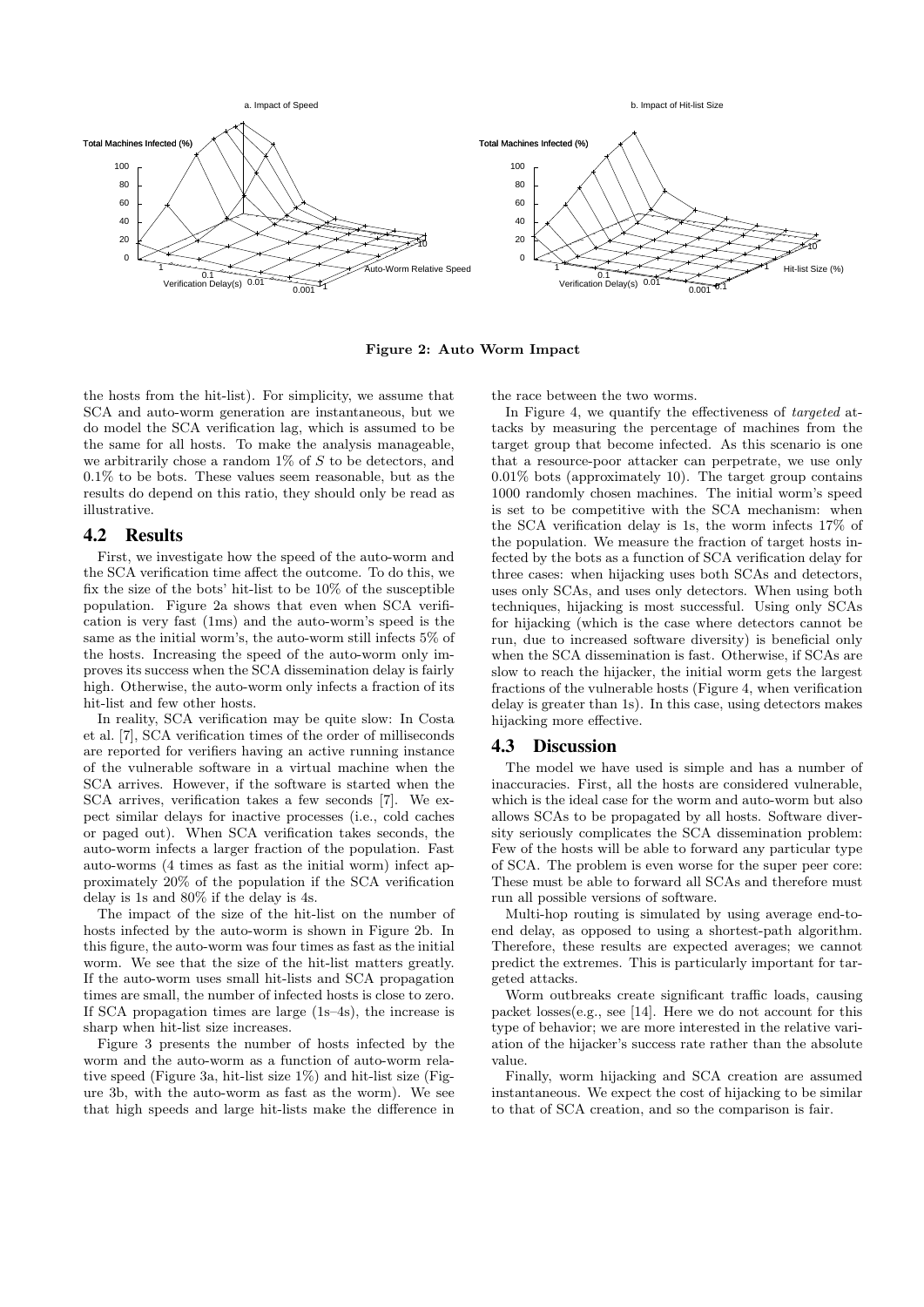

We believe that these drawbacks do not hinder the qualitative observations resulting from our experiments: Worm speed and creating hit-lists matter greatly in online warfare. This pushes an attacker towards flash worms or towards niche attacks, where detectors are not present. SCA verification delay is equally important. If SCA verification delays are large, they will limit the effectiveness of SCA protection. Finally, targeted attacks are relatively cheap to mount and quite successful when using both detectors and SCAs for hijacking. Therefore, SCAs have an important and unwanted side effect, helping resource-poor attackers to infect hosts of their choice.

#### 5. DEFENSES

Automatic hijacking of exploits is already feasible; steps must be taken to defend against this type of threats. Since the only difference between auto-worms and targeted attacks is the shellcode in the attack packets, we consider defenses that tackle both types of attacks.

Defenses for hijacking must be built on top of current defenses against exploits, which fall into two broad categories:

- Decrease software homogeneity with randomness.
- Use software homogeneity to cooperatively monitor and guard against new vulnerabilities.

We now discuss each technique separately.

#### 5.1 Reducing Software Homogeneity

One well-known way to limit the effectiveness of exploits is to increase software diversity through randomness  $\left[3, 6, \right]$ 25]. Techniques in this class do not need to be changed to protect against hijacking. We describe here some of the main results only to point out that the second class of defenses exploiting homogeneity—is necessary.

Address space randomization works by selecting random base addresses for the stack, heap and code segments at compile-time, link-time or even run-time [3,6,25]. Randomizing base addresses of the code segment and even the ordering of functions within the code segment is used to avoid "jmp esp"-type attacks by making the location of any code containing "jmp esp" unpredictable. Randomizing the heap makes it much more difficult to predict addresses allocated on the heap, even for idle processes. Randomizing syscall numbers can also be helpful against arbitrary function argument attacks.

Certain application level attacks can be countered by using context-sensitive string evaluation [18]. SQL injection can be mitigated with SQL randomization techniques [4].

Figure 3: Worm vs Auto-Worm **Figure 4. Targeted Attacks** 

Instruction Set Randomization adds entropy to the instruction set, making code-injection attacks difficult [11].

These techniques are combined with techniques for marking the stack and heap as non-executable, which are already being implemented in mainstream operating systems (OpenBSD's W⊕X, Microsoft XP SP2's Data Execution Protection). If these techniques are enabled, neither hijacking nor SCA-generation are possible for arbitrary code execution attacks.

Unfortunately, randomization and W⊕X techniques are not a panacea. It has been shown that the amount of entropy available on current 32-bit architectures (16-20 bits) for address-space randomization does not offer protection against a brute force attack [19], and that stack-overflow attacks can be exploited even if W⊕X is enabled, by using a variant of the "return to libc" attack [19]. Instruction set randomization can also be broken in some cases, by using an attack that incrementally discovers the key used for randomization [23].

## 5.2 Using Software Homogeneity

Harnessing software homogeneity, it is possible to safeguard members of an application community using distributed detection and fast dissemination of vulnerability information [7, 21]. Clearly, existing taint-tracking detectors can be used for hijacking, increasing the aggressiveness of exploits even in the absence of SCAs. We believe that active alert mechanisms such as SCAs are highly needed, given that techniques based on randomization have limited effectiveness. In this section, we discuss how alert distribution mechanisms can be enhanced, in order to minimize their negative effects in terms of hijacking.

SCAs are an active alert mechanism. If SCAs can indeed outrun the fastest worms, then SCA hijacking into auto-worms does not greatly matter, as the newly generated worm cannot outrun the existing SCAs. Thus the performance of distribution networks for SCAs is critical. The effects of SCA hijacking can be minimized by ensuring that all hosts receive the SCA as simultaneously as possible.

In the current peer-to-peer model [7], SCA dissemination must trade-off the need to alert everybody (almost) simultaneously against vulnerability to denial of service attacks. Since hosts or detectors are not trusted, SCA propagation is pruned by the verification process, such that fake SCAs are dropped early to minimize DoS effects. The effectiveness of pruning depends on the maximum number of overlay hops the SCA travels, being more effective as the number of hops increases. However, the danger of hijacking is minimized if all the hosts receive the SCA within one round trip time (by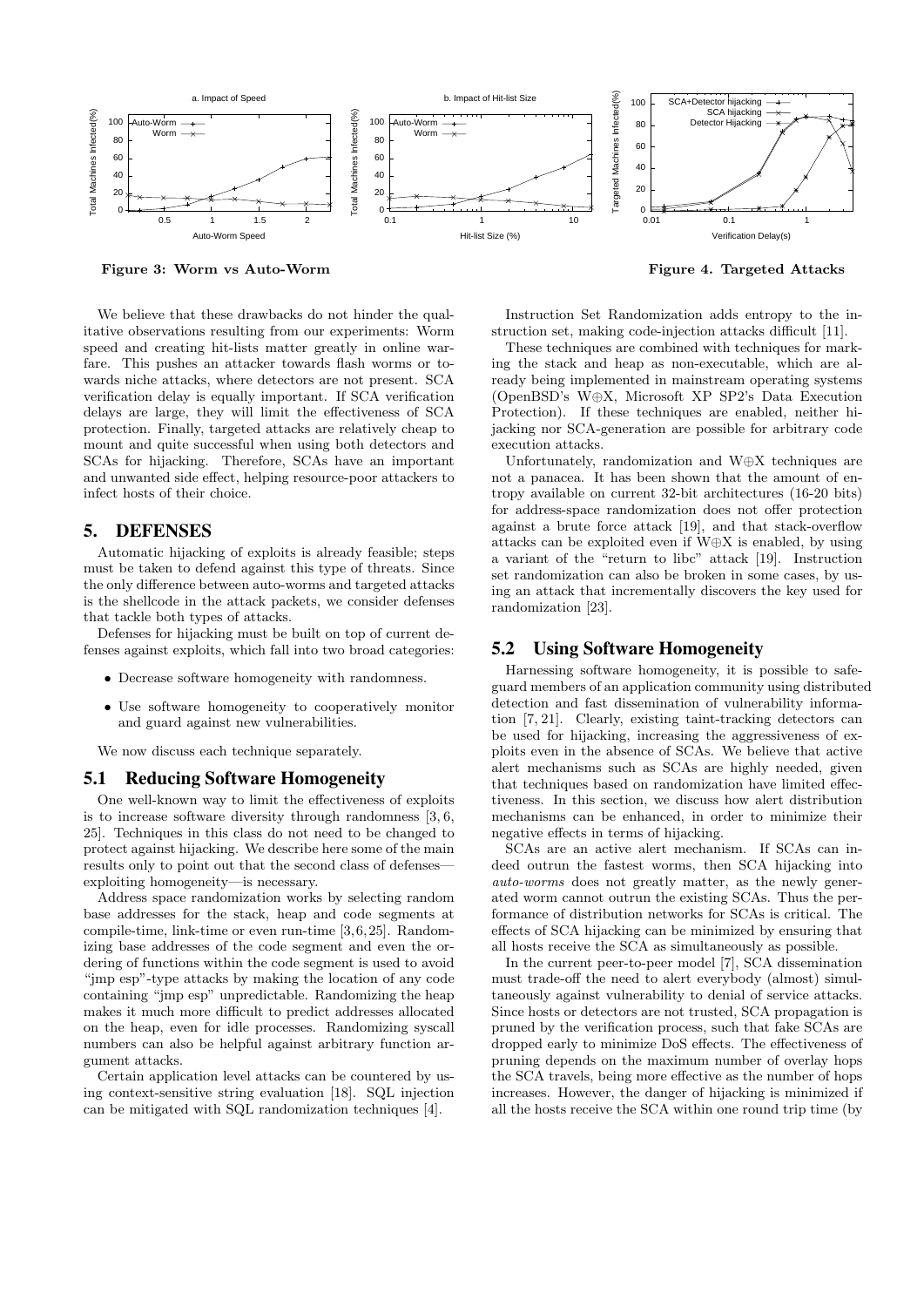using IP multicast, for instance), in a single overlay hop. It is unclear what the proper trade-off is in this model, or if such a trade-off even exists.

Large software vendors may be able to build special-purpose distribution networks that validate and spread an SCA to a large number of their own servers before finally alerting end recipients as simultaneously as possible, perhaps using auxiliary distribution channels such as the broadcast TV network. In this paper we do not explore this possibility, focusing instead on ways to enhance the current peer-to-peer model. While large companies may be able to use other models, small companies and open-source are probably constrained by economics to peer-to-peer style solutions.

Our proposed solution is to add a degree of trust to the SCA dissemination infrastructure, and it has two variants that can be used in tandem. The first proposal is not to forward SCAs to end-hosts, but to protect them using network level filters (therefore trusting ISPs). The second proposal is to trust detector nodes to some extent, and "simulate" synchronous SCA distribution.

#### Limited Dissemination of SCAs

One option is to send SCAs only to ISPs. Thus, a smaller number of (hopefully more trusted) machines will receive the SCA. Each ISP will then apply measures to protect its customers against spreading worms.

A naive approach would be to have ISPs provide end-hosts with filters that drop worm attack messages when SCAs are received and verified. Although such filters do not provide explicit information about the vulnerability, they might still be used for hijacking. Thus we need a better alternative.

We slightly modify the previous approach: The ISP installs the filter locally, instead of forwarding it to the host. If the task of maintaining personalized filters for a large number of customers is feasible, this solution eliminates the need for end-hosts to receive SCAs. It implies that the end-hosts trust the ISP not to drop their packets arbitrarily; however, ISPs can do this even in the absence of SCAs. A drawback of this approach is that it does not protect small networks (i.e., LANs, community networks, etc.), only limiting global worm propagation. Considering that other infection vectors such as email viruses are available for a worm, this flaw is worth considering; it can be mitigated by applying in small scale networks the two-phase dissemination scheme we describe next.

#### Two-Phase Dissemination

To counter the effects of SCA hijacking, we can provide hosts with credible information that there exists an exploitable vulnerability, while at the same time avoiding disclosing complete information about it.

One simple idea is to disguise one type of SCA as another type of SCA which is more difficult to hijack (e.g. arbitrary code execution can be transformed into arbitrary execution control). This technique is unlikely to be effective, as it would require code-scrambling techniques that do not possess enough entropy to fool the hijacker.

An alternative approach is the following: whenever a new exploit is detected, the first phase of alert delivers a preliminary warning to all the vulnerable hosts. These hosts must take preventive action until the exploit is confirmed by the SCA, such as pausing traffic to the vulnerable service. The second phase actually delivers the SCA, but only after enough time has elapsed to ensure that the vast majority of hosts have received the warning. Upon receipt of the SCAs, the hosts will either create filters if the SCA is valid, or take some punitive action against the detector if the preliminary warning was fake. In effect, this simulates simultaneous delivery of SCAs.

We propose two types of warnings. The first is inspired by a category of cryptographic protocols termed Zero Knowledge Proofs (ZKPs, see definition by Goldreich [9]). Using ZKP protocols, the SCA detector can prove to the vulnerable end-host or forwarder that a piece of software is vulnerable (which is NP-hard to determine in the general case) without disclosing more information about the exploit than necessary. However, ZKP protocols involve multiple-rounds and are therefore time consuming, being too expensive for our setting. The practical version we propose is for the preliminary warning to be a modified SCA which would not exploit the service, but rather cause a crash. Whenever a host receives a warning that causes a crash in its SCA validator, it can infer that there is a non-negligible probability that the bug is exploitable and can take preventative action. Creating such warnings can be done by having the detector insert random entries into the the payload, by overwriting either the jump addresses (arbitrary execution control vulnerabilities) or instruction opcodes (arbitrary code execution vulnerabilities). This type of warning only adds a small amount of trust in detectors (i.e., that the software flaw advertised by the SCA is exploitable) but it has a side-effect, allowing a culprit that also uses detectors to use the speed of the SCA network to find the exploit as soon as possible.

The second type of warning uses commitments: these allow a sender (the detector) to commit to some data (the SCA) and send the commitment to the receiver (the vulnerable end-hosts or forwarders) without disclosing the details of the SCA. After some time has elapsed, the sender reveals the secret to the receiver. A correct commitment scheme ensures that the sender cannot claim to have committed to another value. The danger with this scheme is that it creates the opportunity for DoS attacks, since anybody can create such warnings. However, the originator of the SCA can be held accountable for its contents, and therefore malicious detectors can be excluded from the network. This is reasonable if the number of detectors is relatively small and they are "known" by the core dissemination infrastructure (i.e., with PKI).

# 6. SUMMARY

In this paper, we have outlined an important side effect of automated exploit defenses, hijacking, which allows an attacker to transform an existing exploit into a worm or exploit that works to the benefit of the attacker. This is worthwhile from the point of view of the hijacker, who need not undertake the difficult task of finding and exploiting a vulnerability. The hijacker can prepare while waiting for somebody else to discover an exploit, and hijack it either to target directly a group of machines or to infect a fraction of the vulnerable hosts with an auto-worm. Hijacking changes the threat landscape: an attacker that has an exploit can either target very selectively or create a flash worm. However, any attack between these two extremes will not survive.

We have provided evidence that hijacking is indeed possible, not only for resource-rich hijackers that are able to run detectors, but also for small scale hijackers that leverage Self-Certifying Alerts. There appears to be a tight re